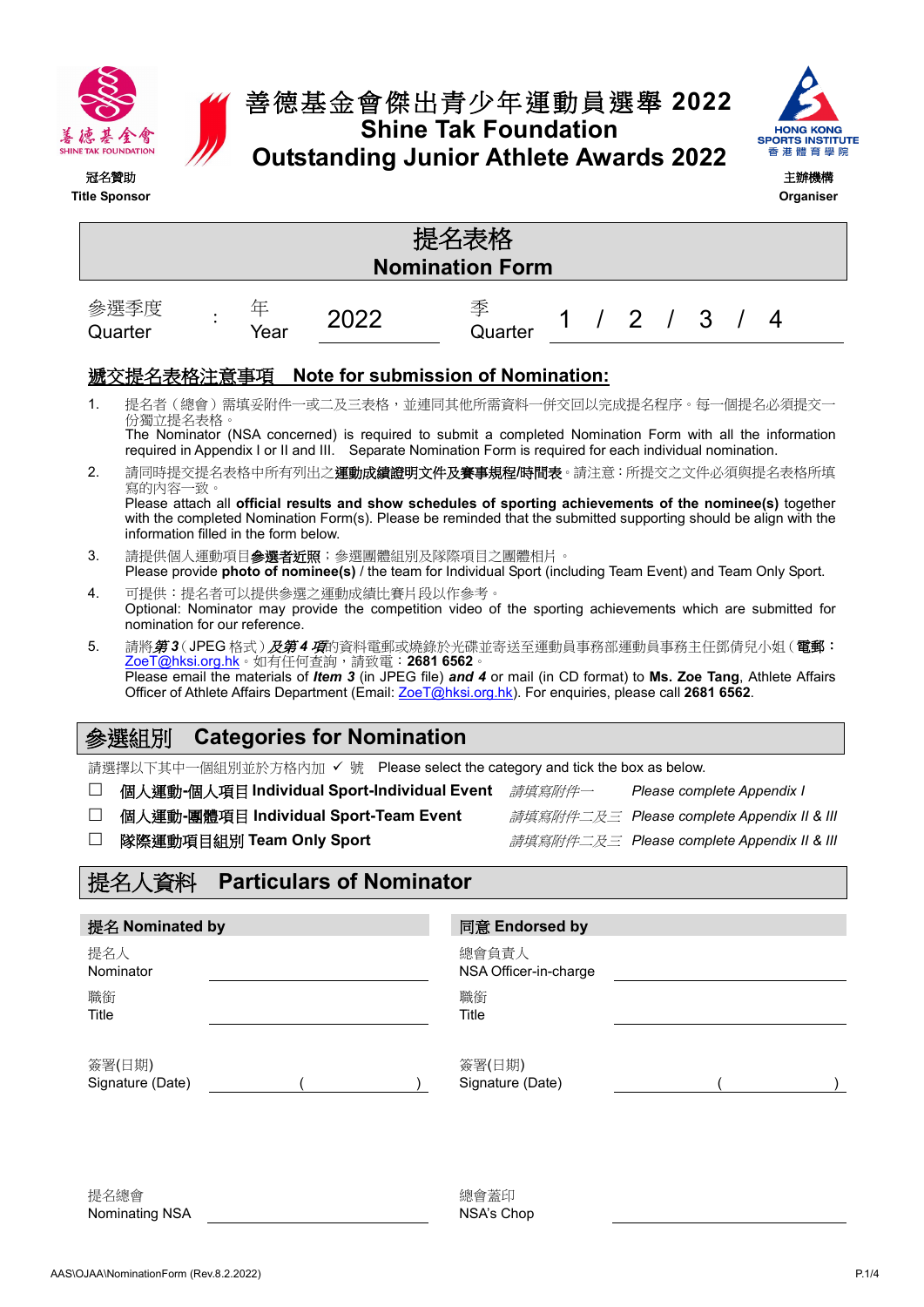## 個人運動 **-** 個人項目 **Individual Sport - Individual Event**

| 參選者個人資料<br><b>Personal Data of Nominees</b>                                         |                                                                                                                        |
|-------------------------------------------------------------------------------------|------------------------------------------------------------------------------------------------------------------------|
| 參選者姓名                                                                               |                                                                                                                        |
| Name of Nominee                                                                     | 中文 Chinese<br>英文 English                                                                                               |
| 香港身份證號碼                                                                             | 性別                                                                                                                     |
| Hong Kong Identity Card No.                                                         | Sex                                                                                                                    |
| 出生日期(日/月/年)                                                                         | 居港年期<br>Year of Residence in HK                                                                                        |
| Date of Birth (DD/MM/YY)<br>就讀學校及年級                                                 |                                                                                                                        |
| Name of School for Current Study and Grade (if applicable)                          |                                                                                                                        |
| 教練姓名                                                                                |                                                                                                                        |
| Name of Coach (in Chinese and English)                                              |                                                                                                                        |
|                                                                                     |                                                                                                                        |
| <b>Major Achievement during the Quarter</b><br>本季傑出成績<br><b>Achievement 1</b><br>成績 |                                                                                                                        |
|                                                                                     |                                                                                                                        |
| 比賽名稱                                                                                | $(\dagger)$                                                                                                            |
| Name of Competition                                                                 | (Eng)                                                                                                                  |
| 比賽項目                                                                                | $(\dagger)$                                                                                                            |
| <b>Event of Competition</b>                                                         | (Eng)                                                                                                                  |
| 成績(名次/時間/距離/分數等)<br>Results (Position/Time/Distance/Score etc)                      |                                                                                                                        |
| 參加國家數目<br>No. of Participating Countries                                            |                                                                                                                        |
| 比賽日期                                                                                | 參加人數                                                                                                                   |
| Date of Competition                                                                 | No. of Participants                                                                                                    |
|                                                                                     | $(\dagger)$                                                                                                            |
| 比賽地點<br>Place of Competition                                                        |                                                                                                                        |
|                                                                                     | (Eng)                                                                                                                  |
| 成績二<br><b>Achievement 2</b>                                                         |                                                                                                                        |
|                                                                                     | (中)                                                                                                                    |
| 比賽名稱<br>Name of Competition                                                         |                                                                                                                        |
|                                                                                     | (Eng)                                                                                                                  |
| 比賽項目                                                                                | $(\oplus)$                                                                                                             |
| <b>Event of Competition</b>                                                         | (Eng)                                                                                                                  |
| 成績(名次時間/距離/分數等)<br>Results (Position/Time/Distance/Score etc)                       | <u> 1989 - Johann Stoff, deutscher Stoffen und der Stoffen und der Stoffen und der Stoffen und der Stoffen und der</u> |
| 參加國家數目<br>No. of Participating Countries                                            |                                                                                                                        |
|                                                                                     |                                                                                                                        |
| 比賽日期<br>Date of Competition                                                         | 參加人數<br>No. of Participants                                                                                            |
| 比賽地點                                                                                | $(\oplus)$                                                                                                             |
| Place of Competition                                                                | (Eng)                                                                                                                  |
| 最佳成績 Best Achievement                                                               |                                                                                                                        |
| 參選者之最佳成績 (如適用)                                                                      |                                                                                                                        |
| 香港紀錄 (如適用)<br>Hong Kong Records (if applicable)                                     |                                                                                                                        |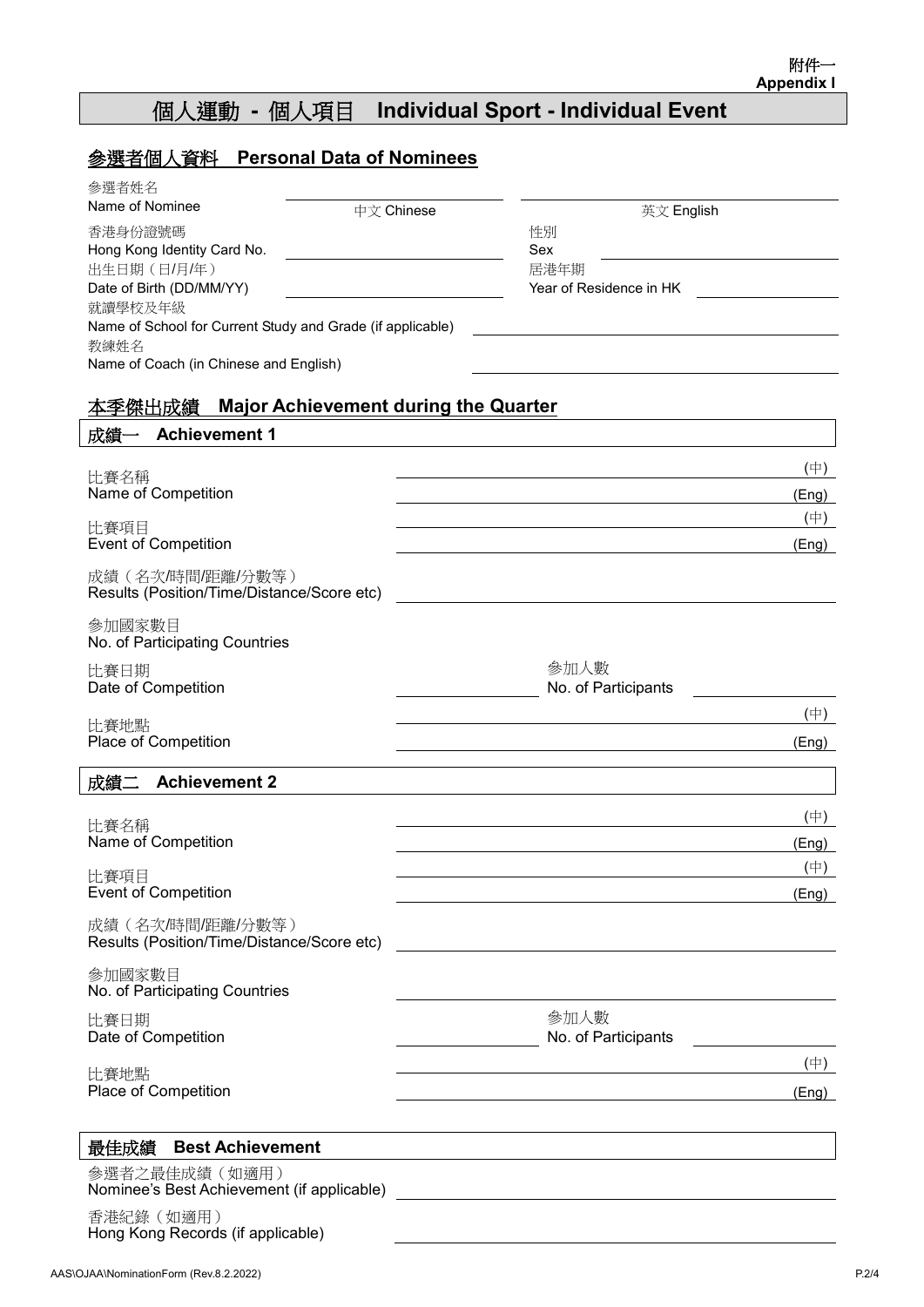## 個人運動 **-** 團體項目 **Individual Sport - Team Event /** 隊際運動 **Team Only Sport**

| 參選隊伍名稱                                                                                               | (中)                                                                  |
|------------------------------------------------------------------------------------------------------|----------------------------------------------------------------------|
| Name of Nominated Team                                                                               | (Eng)                                                                |
|                                                                                                      |                                                                      |
| <b>Major Achievement during the Quarter</b><br>本季傑出成績<br>成績<br><b>Achievement 1</b><br>$\rightarrow$ |                                                                      |
|                                                                                                      |                                                                      |
| 比賽名稱                                                                                                 | $(\dagger)$                                                          |
| Name of Competition                                                                                  | (Eng)<br>$(\dagger)$                                                 |
| 比賽項目<br><b>Event of Competition</b>                                                                  | (Eng)                                                                |
| 成績(名次時間/距離/分數等)<br>Results (Position/Time/Distance/Score etc)                                        |                                                                      |
| 參加國家數目<br>No. of Participating Countries                                                             |                                                                      |
| 比賽日期<br>Date of Competition                                                                          | 參加人數<br>No. of Participants                                          |
| 比賽地點                                                                                                 | $(\dagger)$                                                          |
| Place of Competition                                                                                 | (Eng)<br><u> 1980 - Johann Stoff, Amerikaansk politiker († 1908)</u> |
| 成績二<br><b>Achievement 2</b>                                                                          |                                                                      |
|                                                                                                      | $(\oplus)$                                                           |
| 比賽名稱<br>Name of Competition                                                                          | (Eng)                                                                |
| 比賽項目                                                                                                 | $(\dagger)$                                                          |
| <b>Event of Competition</b>                                                                          | (Eng)                                                                |
| 成績(名次時間/距離/分數等)<br>Results (Position/Time/Distance/Score etc)                                        |                                                                      |
| 參加國家數目<br>No. of Participating Countries                                                             |                                                                      |
| 比賽日期<br>Date of Competition                                                                          | 参加人數<br>No. of Participants                                          |
| 比賽地點                                                                                                 | (中)                                                                  |
| Place of Competition                                                                                 | (Eng)                                                                |
|                                                                                                      |                                                                      |
| <b>Best Achievement</b><br>最佳成績                                                                      |                                                                      |
| 參選者之最佳成績 (如適用)<br>Nominee's Best Achievement (if applicable)                                         | <u> 1989 - John Stein, Amerikaansk politiker (</u>                   |
| 香港紀錄 (如適用)<br>Hong Kong Records (if applicable)                                                      |                                                                      |